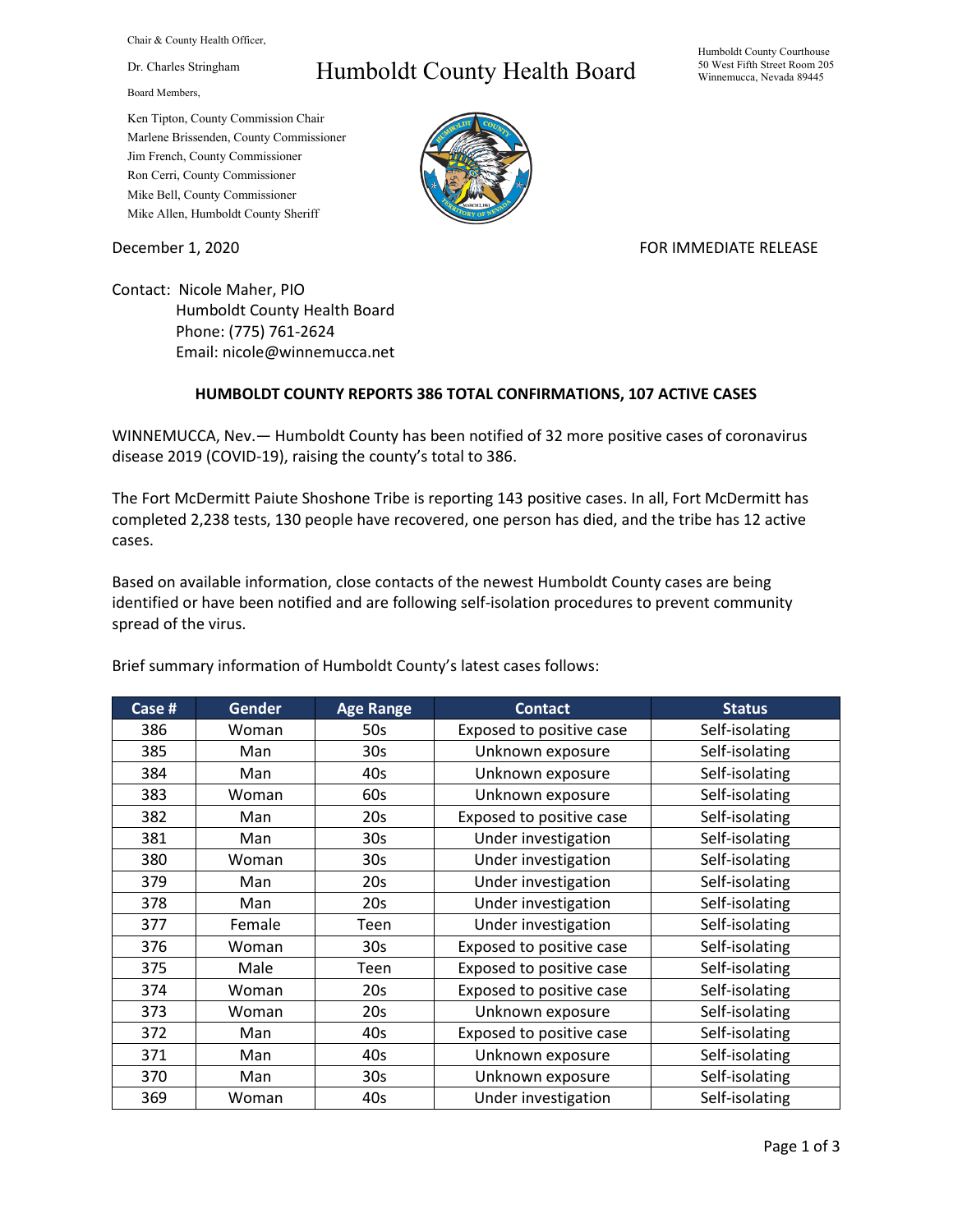| Case # | <b>Gender</b> | <b>Age Range</b> | <b>Contact</b>           | <b>Status</b>  |
|--------|---------------|------------------|--------------------------|----------------|
| 368    | Woman         | 30 <sub>s</sub>  | Under investigation      | Self-isolating |
| 367    | Woman         | 30 <sub>s</sub>  | Under investigation      | Self-isolating |
| 366    | Woman         | 40s              | Under investigation      | Self-isolating |
| 365    | Man           | 50s              | Exposed to positive case | Self-isolating |
| 364    | Woman         | 40s              | Exposed to positive case | Self-isolating |
| 363    | Woman         | 40s              | Exposed to positive case | Self-isolating |
| 362    | Man           | 60s              | Unknown exposure         | Self-isolating |
| 361    | Man           | 30 <sub>s</sub>  | Unknown exposure         | Self-isolating |
| 360    | Woman         | 20s              | Exposed to positive case | Self-isolating |
| 359    | Man           | 30 <sub>s</sub>  | Unknown exposure         | Self-isolating |
| 358    | Man           | 40s              | Exposed to positive case | Self-isolating |
| 357    | Man           | 40s              | Exposed to positive case | Self-isolating |
| 356    | Man           | 30 <sub>s</sub>  | Exposed to positive case | Self-isolating |
| 355    | Woman         | 50s              | Unknown exposure         | Self-isolating |

Of the previous 354 cases, 273 have recovered, 69 are self-isolating, six are hospitalized, and six have died; Humboldt County has 107 active cases.

From March through October, Humboldt County reported a total of 178 cases; November's total has surpassed all the previous months combined.

From November 1-30, the county reported 208 cases to the public, although dozens more positive cases are going through the tracing process and will be released to the public in the coming days. Previously, the county's highest month was October with 49 total cases.

Not only that, but Humboldt County now ranks second highest in the state in terms of test positivity at 36.5 percent; the state's current positivity rate is 17.1 percent.

"We are reaching a critical point in this fight against COVID-19," said Humboldt County Health Officer Charles Stringham, MD. "Our resources at the hospital level, the county level, the business level and the community level are all being greatly taxed. We have to slow this virus down."

Dr. Stringham continued, "Wear a mask and socially distance. Stay home and enjoy your immediate family; hold meetings by zoom; use the grocery and restaurant pickup features; telecommute if you can. Now is the time for each of us to do what we can to prevent further spread of this virus."

To prevent the spread of COVID-19 in Humboldt County:

- Stay home to limit exposure, and wear a facial covering if going out in public is necessary.
- Maintain 6 feet of distance from other people at all times.
- Wash hands often with soap and water for at least 20 seconds. If soap and water are not available, use an alcohol-based hand sanitizer.
- Avoid visiting sick people or those who are self-isolating.
- Avoid touching eyes, nose, and mouth.
- Cover coughs and sneezes with a tissue, and throw the tissue in the trash.
- Clean and disinfect frequently touched objects and surfaces.